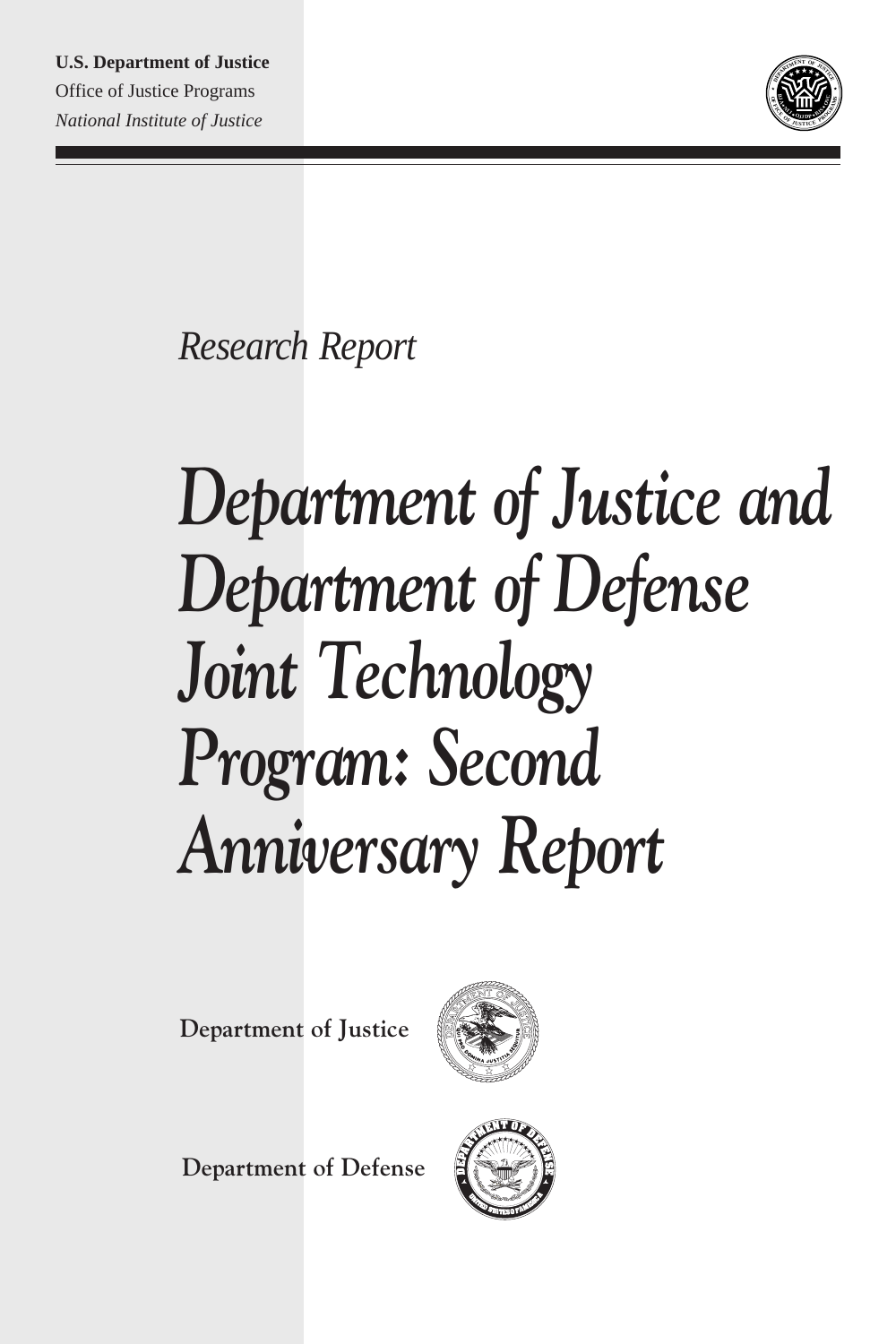## *Department of Justice and Department of Defense Joint Technology Program: Second Anniversary Report*

Prepared by the Joint Program Steering Group

John J. Pennella Chairman

Peter L. Nacci Deputy Chairman

*February 1997*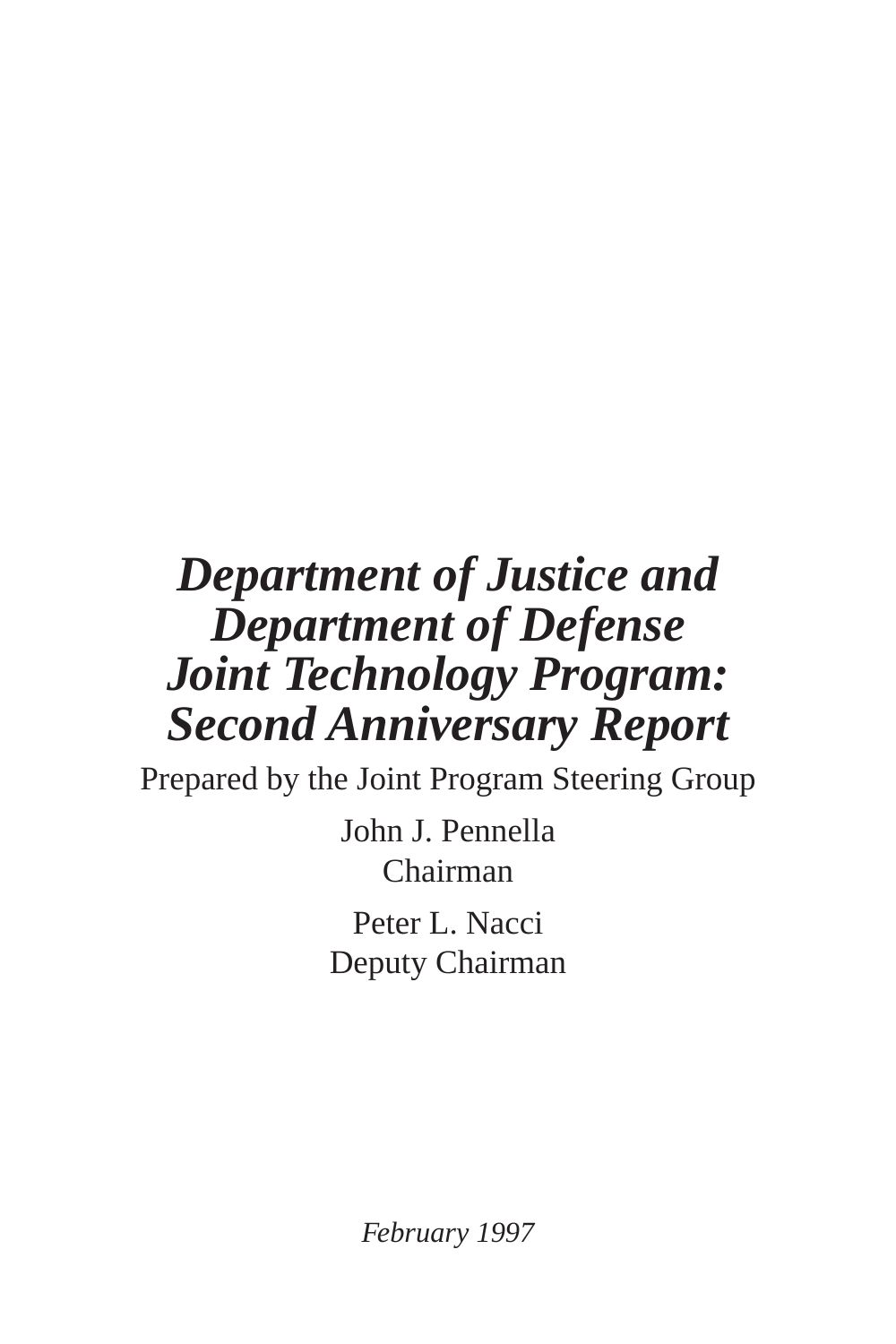## **U.S. Department of Justice**

Office of Justice Programs

## **National Institute of Justice**

Jeremy Travis Director

David Boyd Director, Office of Science and Technology

Opinions or points of view expressed in this document are those of the authors and do not necessarily reflect the official position of the U.S. Department of Justice.

The National Institute of Justice is a component of the Office of Justice Programs, which also includes the Bureau of Justice Assistance, Bureau of Justice Statistics, Office of Juvenile Justice and Delinquency Prevention, and the Office for Victims of Crime.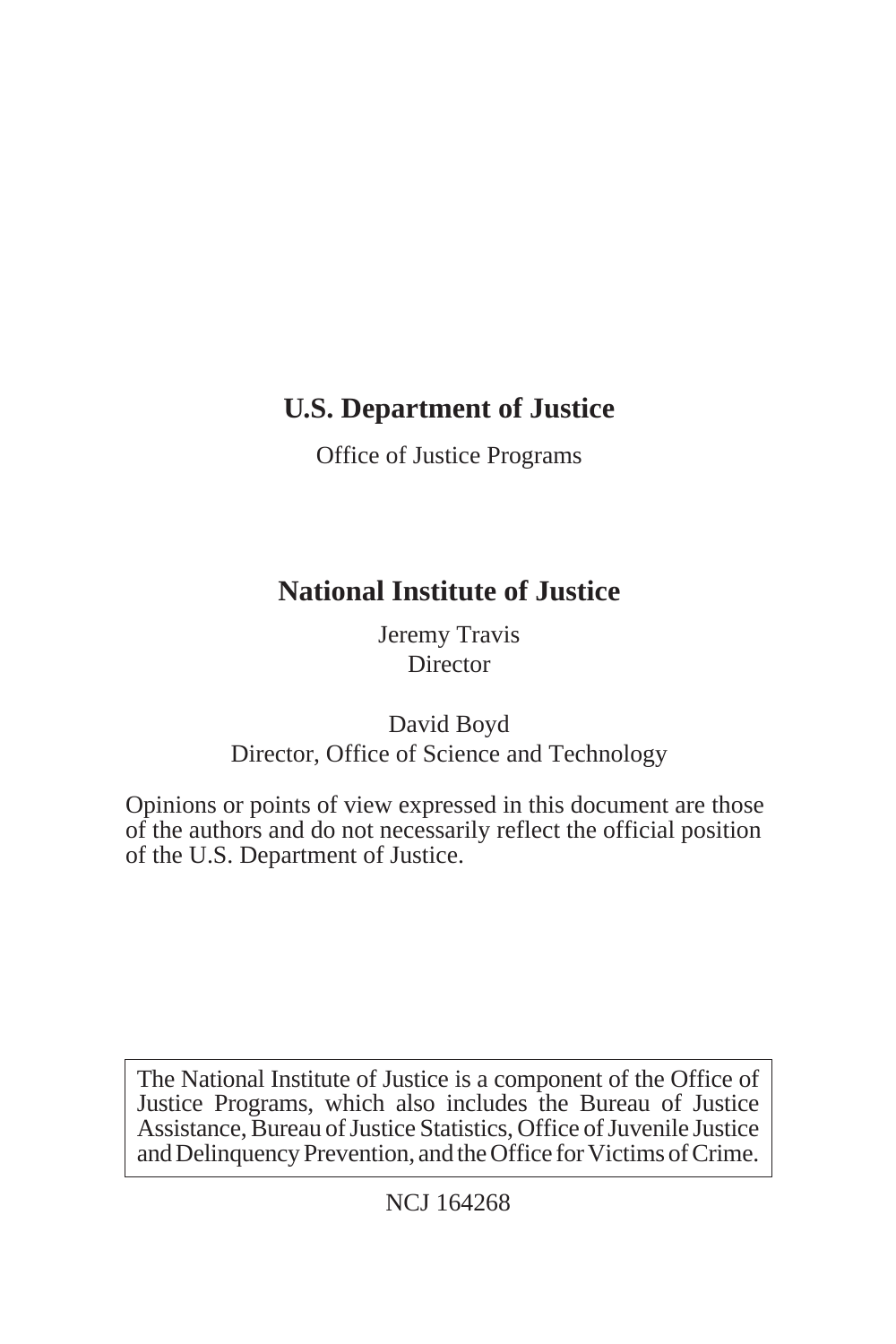In 1994 the U.S. Department of Justice (DOJ) and the U.S.<br>
Department of Defense (DOD) entered into a cooperative<br>
agreement to develop technologies of value to both. This n 1994 the U.S. Department of Justice (DOJ) and the U.S. Department of Defense (DOD) entered into a cooperative agreement, codified in a Memorandum of Understanding (MOU) and signed by the Deputy Secretary of Defense and the Attorney General, formalized and focused a longstanding ad hoc relationship. To manage this technology development program and to direct its day-to-day activities, the MOU established a Joint Program Steering Group (JPSG) that would represent both departments and be staffed with members from several agencies.

Two years have passed since the MOU was signed, but this cooperative effort has already borne fruit. Improved personnel armor and new methods for detecting concealed weapons are being demonstrated. As this joint effort begins to deliver its products, DOD and DOJ, through their respective lead agencies—the Defense Advanced Research Projects Agency (DARPA) and the National Institute of Justice (NIJ)—have directed the JPSG to produce this anniversary report.

This report consists of three parts. Part I explains how this joint technology program originated and the need for a JPSG. Part II focuses on seven technology development areas included in the JPSG program and the anticipated payoffs. Part III draws conclusions regarding program benefits.

## **Part I: The Partnership Between Law Enforcement and the Military**

The boundaries separating the functions of the law enforcement and military communities are clearly defined in law. The military's function is to provide for the national defense, while Federal, State, and local law enforcement agencies maintain domestic tranquillity.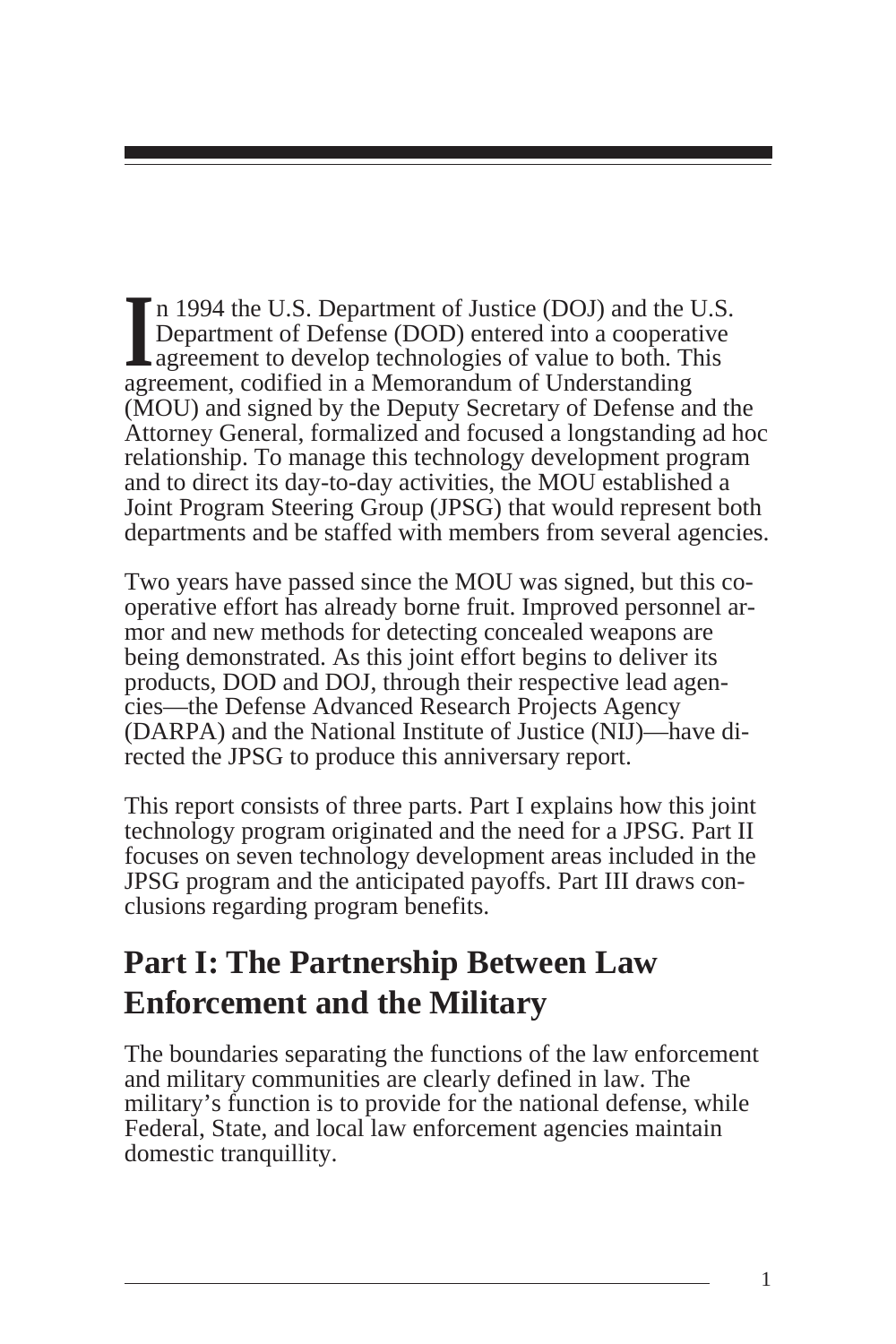Although performing different functions, law enforcement and the military perform many of the same tasks. Both law enforcement and the military operate their own judicial, police, and prison systems. Within the limits set by law, civil law enforcement and the military communities work cooperatively. For example, in communities near large military installations, military police routinely maintain offices in metropolitan police stations. The Federal Prison System incarcerates hundreds of the military's more difficult prisoners. At the same time, the Federal Prison System receives special consideration from the military in the disposition of military properties made available when domestic installations close or in locating prisons on active military installations. Often law enforcement and the military may also participate in the same missions. Such interagency efforts include waging the war against drugs, countering terrorism and espionage, and providing disaster relief.

#### **Benefits of Shared Technology**

DOJ and DOD have a long history of sharing technology. After World War II and the Korean War, local and Federal law enforcement agencies benefited from such technology as helicopters and handheld radios, whose development had been spurred to meet military needs. Additionally, over the years, many State and local police agencies have received surplus military equipment.

However, this flow of technology has not been one way. Law enforcement has also shared its technology with the military. For example, the current generation of "bulletproof" vests, employed both by the law enforcement and military communities, evolved from the development of body armor using Kevlar, $^{TM}$ which was sponsored by NIJ (then the National Institute of Law Enforcement and Criminal Justice of the Law Enforcement Assistance Administration) in the late 1960s and early 1970s. When the U.S. Marine Corps deployed to Somalia in 1995 to assist in the withdrawal of U.N. forces, it did so with an arsenal of what are termed "less-than-lethal" weapons, including a "sticky foam" developed by NIJ. The foam works much like human flypaper and is used to limit the potential for injury to bystanders and damage to property.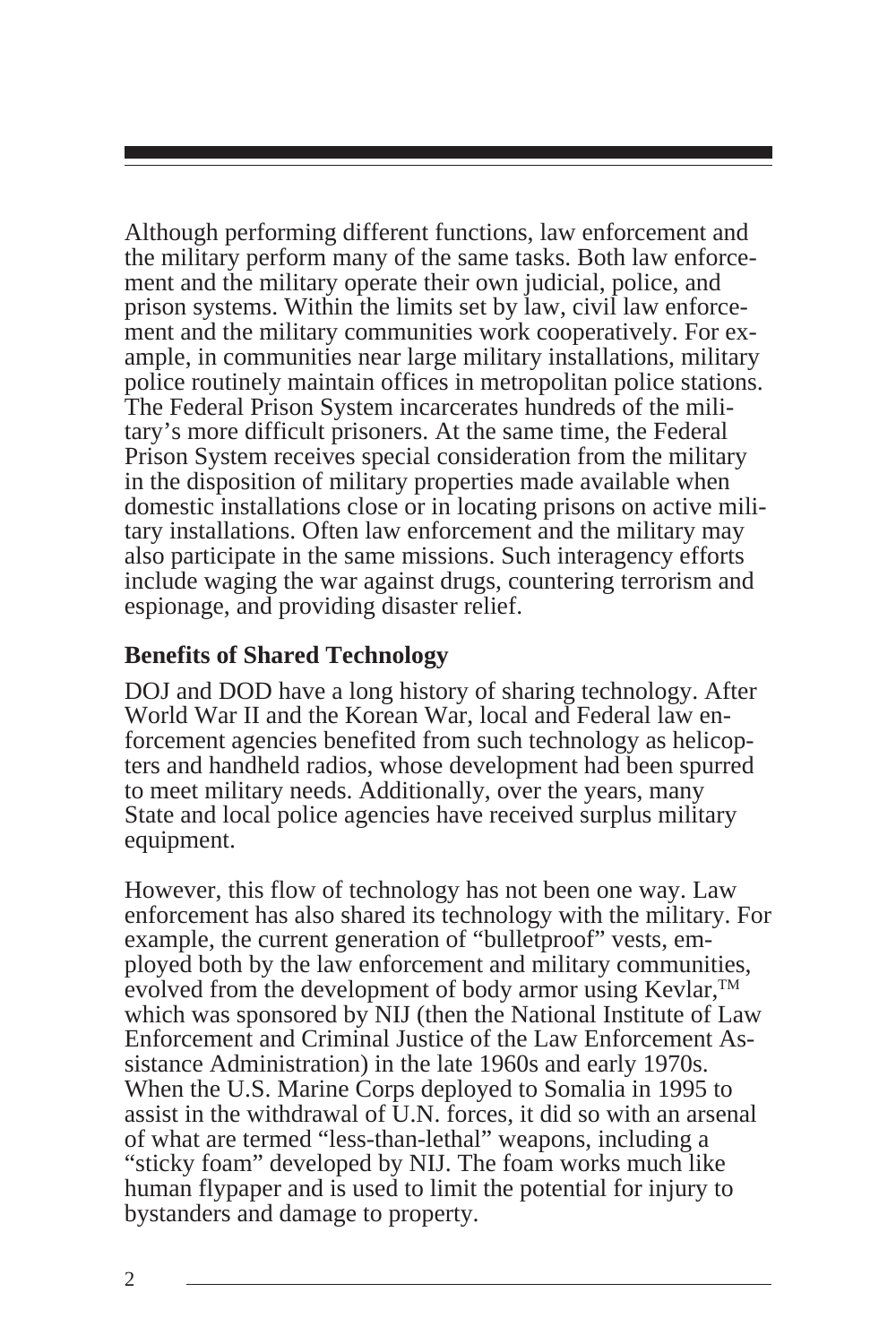#### **Benefits of Joint Technology Development**

These ad hoc technology and equipment transfers are beneficial to both law enforcement and the military. However, greater benefits result when efforts involve joint technology development in partnerships throughout the Government.

**Cost Effectiveness.** The benefits to be gained, in terms of dollars saved, is clear. For example, the recent collaboration of the National Oceanic & Atmospheric Administration (NOAA), the U.S. Air Force, NASA, and the U.S. Navy in the development of meteorological satellites will result in future satellites that will perform multiple functions. The satellites will not only help produce daily weather forecasts but also assist military and civilian pilots and military planners. Replacement satellites will last longer and will reduce the need for more satellites. This effort should produce a saving in excess of \$1 billion over the next 10 years.

**Long-Term Research.** Combined technology development projects involving the military and law enforcement have spanned decades. In the 1960s the Law Enforcement Assistance Administration sponsored joint technology developments in the area of remote bomb detection. Other early joint projects included the development of riot control agents, night vision devices, and "nonlethal" bullets. More recently, the Federal Bureau of Investigation (FBI) and DARPA have worked on a number of projects, including the application of advanced computer technology to crime solving, while DEA and other law enforcement agencies have collaborated with DARPA in developing technologies to counter the flow of narcotics into this country.

**Joint Technology Improvement and the JPSG.** Federal agencies frequently collaborate to develop technology. However, the differences in cultures, missions, and applications among agencies can make joint development and transition of technology challenging. To make reasoned judgments about technology options requires an understanding of these differences that comes only with experience. In a partnership between DOD and DOJ, the most effective way of ensuring that such experience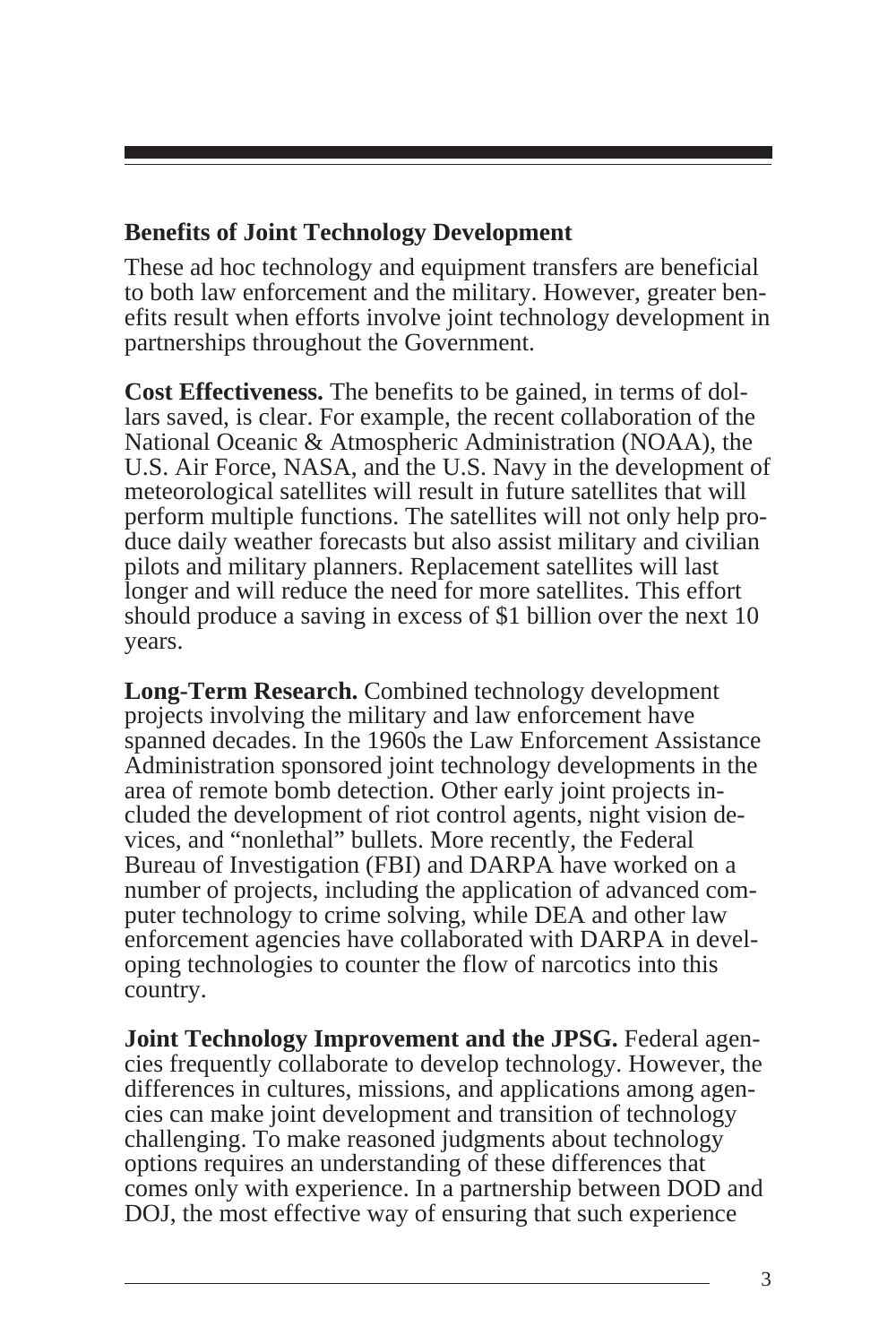was applied was to jointly staff a program steering group; hence the establishment of the JPSG.

Perhaps the best single example of a technology area that has been cooperatively advanced by the military and law enforcement communities is the development of body armor. Both law enforcement and military personnel wear body armor. More and more often, this includes the law enforcement officer and the ordinary soldier, as well as special purpose units such as police Special Weapons and Tactics (SWAT) teams and U.S. Special Forces. Current body armor is heavy, movement impairing, and costly, and it does not dissipate heat very well. Consequently, body armor design has had to strike a less-than-optimum compromise between level of protection and area protected. As a result, the standard issue "bulletproof" vests worn by most police and soldiers offer limited protection, especially little if any protection against rifle bullets.

In the JPSG-managed body armor development program, jointly developed technologies incorporate design preferences from both the military and law enforcement communities. One body armor effort that the JPSG is managing is development of a "bulletproof" vest with titanium or ceramic inserts that does offer some rifle and bullet protection. Designed to be worn inconspicuously as an undergarment, the vest causes minimal impairment to its wearer's freedom of movement. This "concealable" armor weighs around 8 pounds and affords handgun protection over the entire area that it covers. Inserts positioned over the heart and spine offer rifle fire protection.

**Technology Transfer.** Joint development programs such as the body armor program also ease technology transfer. New products usually require modifications when transferred from one agency to another. Such changes are due to differences in environment, operating procedures, and performance requirements. Perhaps the most commonly cited example of modification requirements is the military's requirement for "ruggedization." This includes, in certain circumstances, protecting electronic equipment against the effects of the electromagnetic pulse produced when a nuclear weapon is detonated. Very few if any law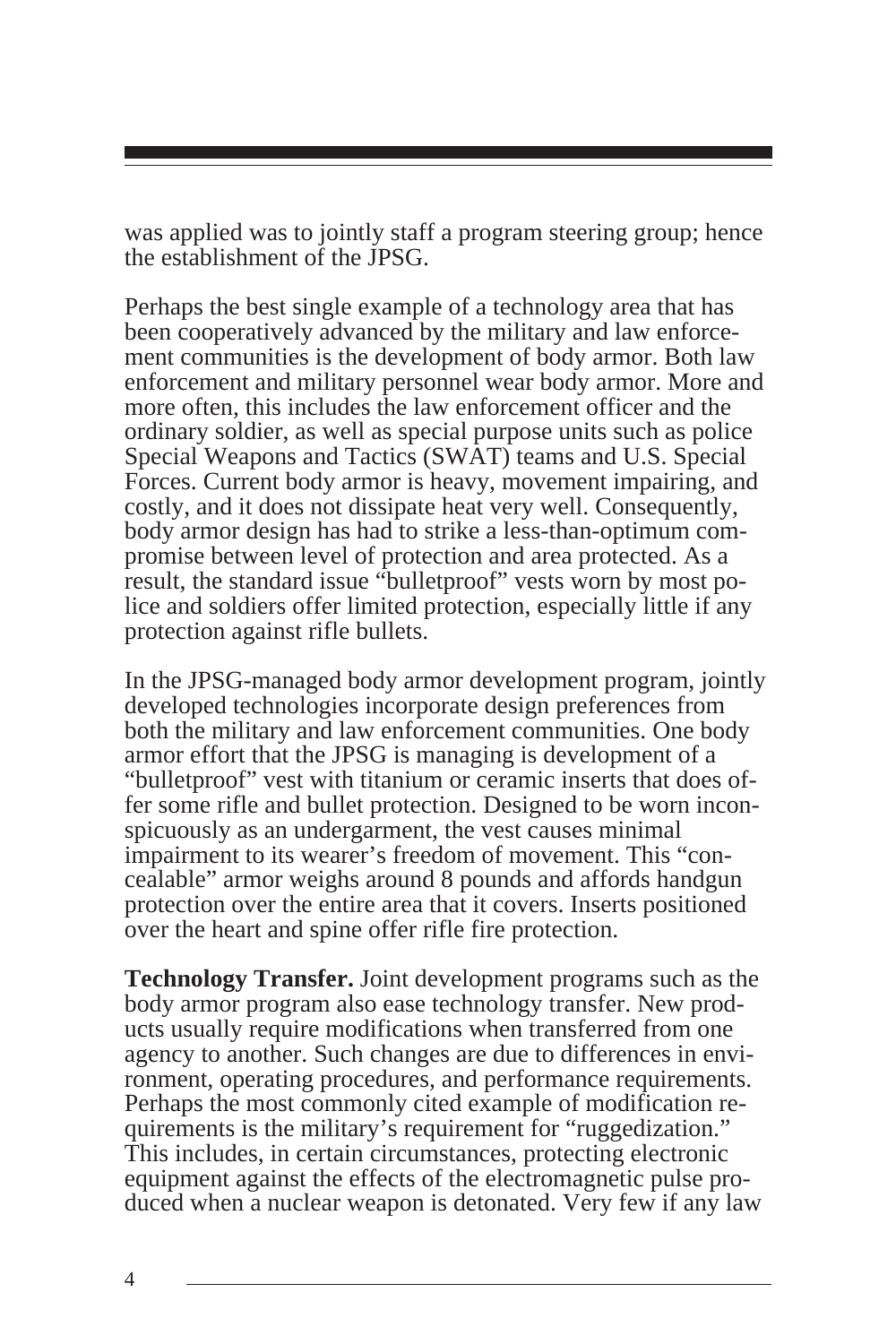enforcement organizations require equipment designed to such specifications.

#### **Law Enforcement and Military Technology Convergence: Needed More Today Than Ever**

The post-Cold War era has seen a convergence in the technology needs of the law enforcement and military communities in more than just law enforcement operations. Today the Nation's more than 3,000,000 civilian law enforcement officers and soldiers, sailors, marines, and airmen find themselves performing many of the same tasks. The three facets to this convergence result from the need to (1) limit force, (2) defend against common threats, and (3) participate in common missions.

**Limiting Force.** Increasingly, the military finds itself conducting operations such as peacekeeping, in which it is confronted by an absolute mandate to apply force discreetly and then to use only the minimum amount of force necessary to accomplish a particular mission. These are essentially the same rules under which law enforcement agencies operate. Like their counterparts in the law enforcement community, military commanders find that these constraints severely limit their options and thus too often limit their effectiveness. On occasion, the severity of these constraints leaves commanders with the alternative of doing nothing or placing the lives of the involved personnel at risk.

A further consideration that affects how the military and law enforcement apply force is the greater presence of members of the media or other civilians who are observing, if not recording, the situation. Even the lawful application of force can be misrepresented to or misunderstood by the public. More than ever, the police and the military must be highly discreet when applying force.

**Defending Against Common Threats.** As more and more military technology finds its way into criminal hands, law officers today confront threats that have more and more military aspects. For example, narcotics traffickers and smugglers use bulletproof vests, electro-optic devices that enable them to see at night, and semiautomatic and even automatic weapons. In addition, law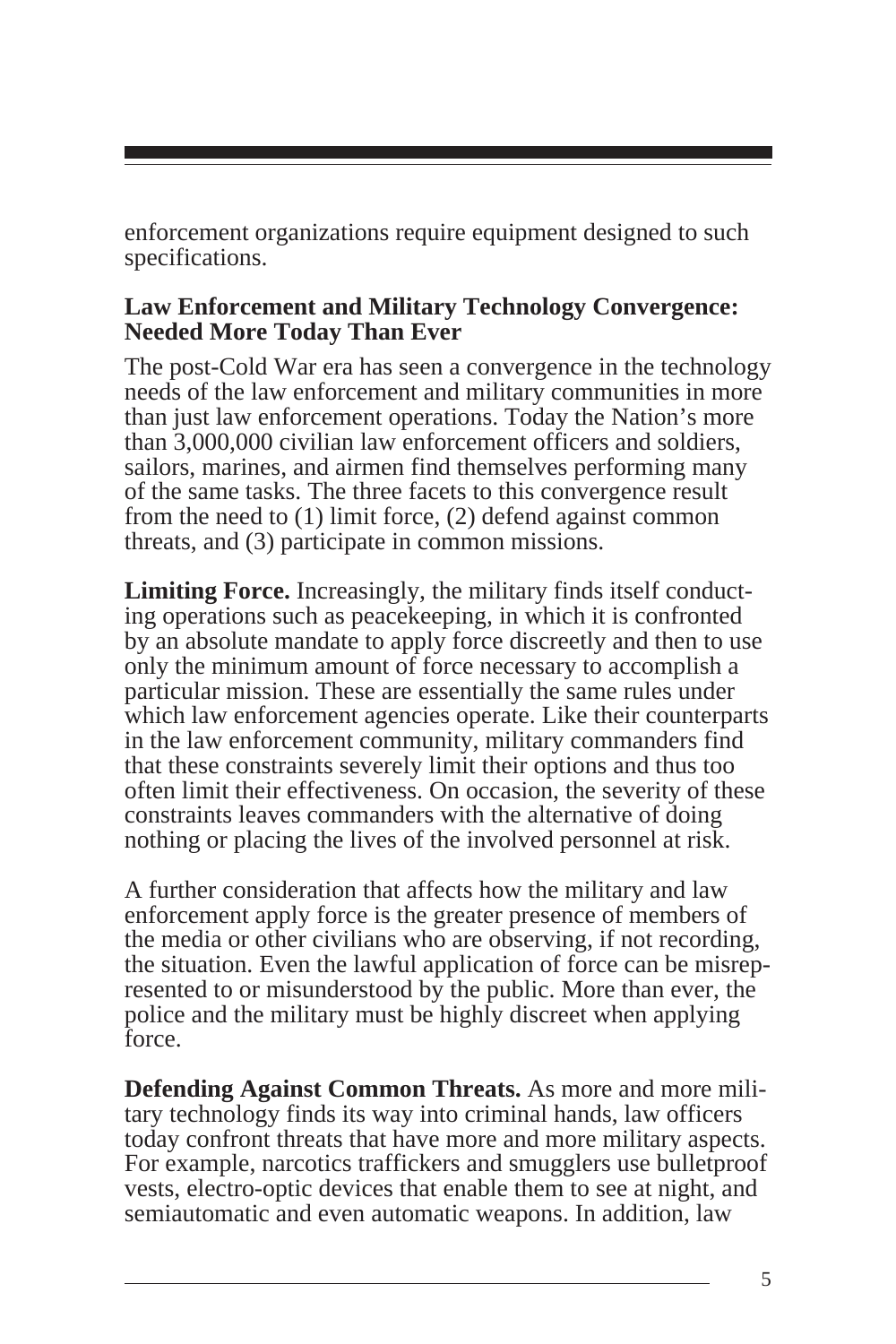enforcement agencies must be able to deal with the threat from international terrorism, from which the United States is no longer immune—if it ever was.

The nature of criminals and their crimes has changed as well. Although the rate of victimization has declined over the past decade, there have been surges in rates of violent crimes, especially those associated with youth.

**Participating in Common Missions.** The best examples of law enforcement and military participation in common missions are the "wars" being waged against narcotics and terrorism. This convergence of missions was illustrated by President Clinton's nomination of the Commanding General of the U.S. Southern Command to the position of Director of the Office of National Drug Control Policy. The U.S. Southern Command, headquartered in Panama, plays a key role in the effort to stop the flow of drugs from South America into the United States.

At an overall level, these three shared needs suggest that the roles of traditional law enforcement and the military are changing and that the tactics, technologies, and tools of use to one may be of use to the other.

#### **Interagency Agreement**

The potential benefits of a joint development program became clear to officials in DOD and DOJ, as well as to Congress, in 1993. The overlap of technology needs had been noted by a senior working group (SWG) convened by DARPA in 1993 to assist in formulating a program to develop technologies to enhance the effectiveness of U.S. forces engaged in Operations Other Than War (OOTW). These kinds of operations involve providing humanitarian assistance, peacekeeping, countering the flow of drugs into the United States, and countering terrorism. This initiative was prompted by events in Somalia and elsewhere. The SWG and DARPA noted many common technology needs between civilian law enforcement operations and OOTW.

Congress and senior officials in both DOJ and DOD moved DARPA and NIJ toward establishing a formal partnership agree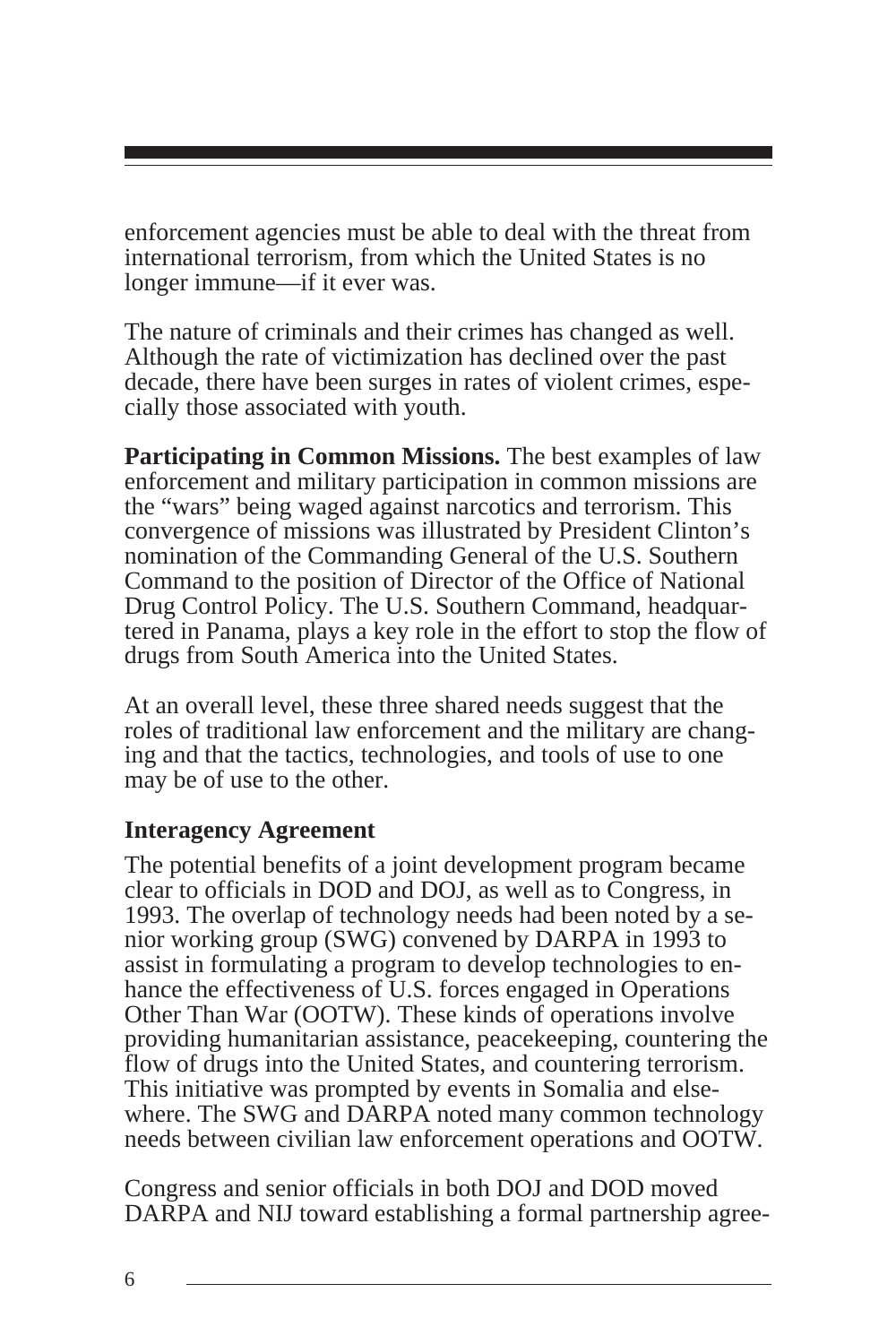ment. In June 1993, the Attorney General sent a letter to DOD and the Central Intelligence Agency (CIA) suggesting collaboration on technology development. In July 1993, Congress initiated language directing the establishment of an interagency working group, which included DOJ and DOD, to look to the development of dual-use technologies. This was prompted by the recognition of the effect of defense downsizing on the industrial base and the effort to reduce Federal expenditures and by apparent interest within the administration to "reinvent government" by eliminating unnecessary redundancies. In hearings before the House Armed Services Committee's Subcommittee on Research and Technology that year, the DOD Director of Defense Research and Engineering endorsed establishing joint technology development with DOJ. Also at these hearings, key NIJ and industry officials testified about the value such a partnership might produce.

NIJ reorganized in 1994 by elevating its Division of Science and Technology to full office status and establishing a Law Enforcement and Corrections Technology Advisory Council (LECTAC) consisting of 85 representatives from Federal, State and local law enforcement agencies. At that time, LECTAC identified law enforcement technology needs for NIJ and noted that many of these needs were pertinent to the military.

**Memorandum of Understanding.** The clear benefits of this partnership led to the execution of an MOU between DOJ and DOD on April 20, 1994. Highlighting the importance attached to this MOU was its execution by the Attorney General and the Deputy Secretary of Defense and the presence of the Vice President, the Secretary of the Treasury, and the Director of the Office of National Drug Control Policy at the signing ceremony. This MOU set in motion the development and enactment of the technology program described in Part II of this report.

The MOU calls for the establishment of an extendable 5-year program in which a JPSG, jointly staffed by DOD and DOJ representatives, manages daily operations and a high-level interagency Senior Review Group sets policy. Members of the JPSG have been drawn from DARPA, NIJ, the FBI, the Bureau of Prisons, and the U.S. Army. The JPSG works at any point along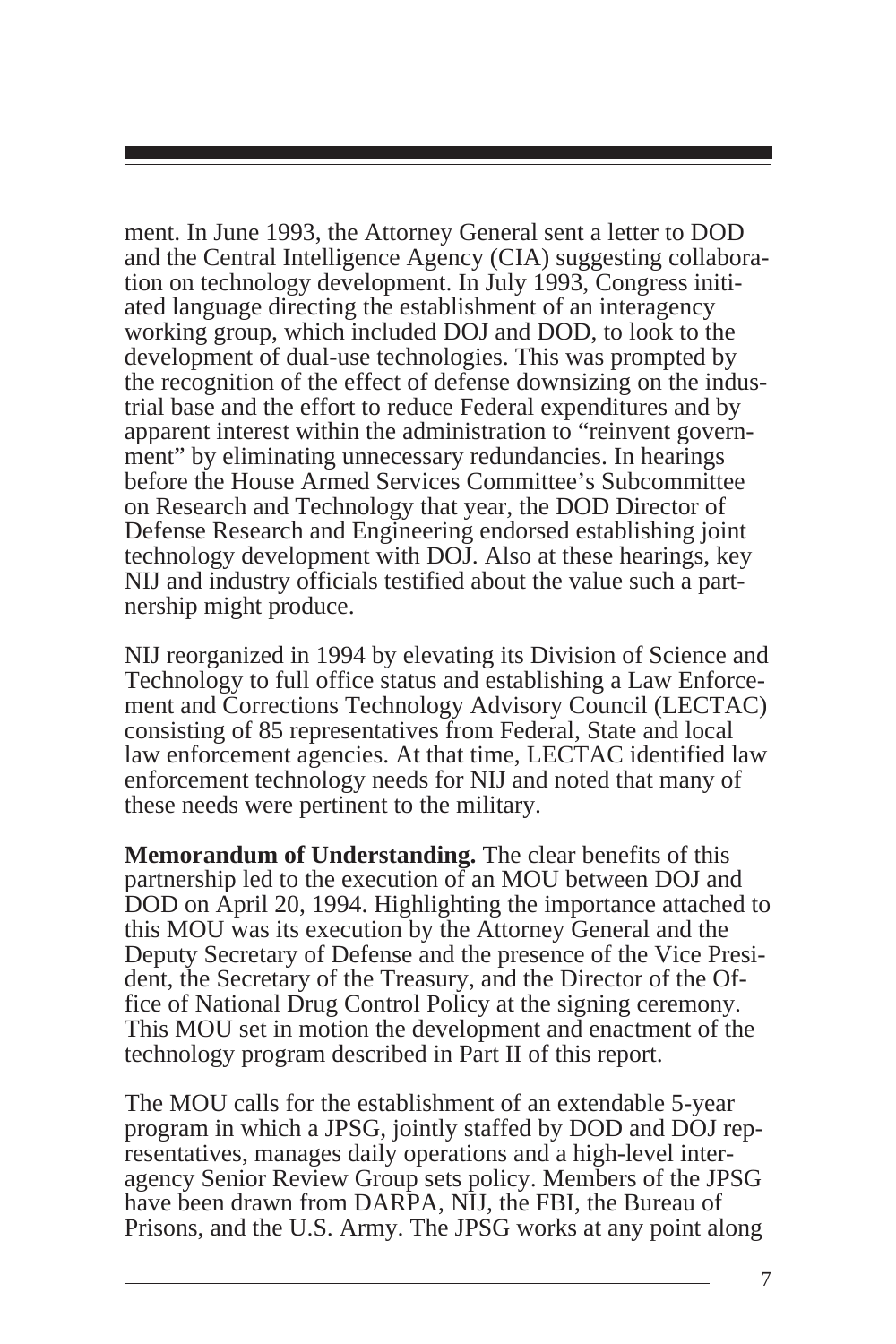the research, development, and acquisition (RDA) spectrum so that it can support demonstrations of existing technology as well as development of totally new and unique technologies.

On October 1, 1994, the JPSG was established at DARPA in Arlington, Virginia. The Chairman, from DARPA, and Deputy Chairman, from NIJ, co-manage the program. Congress appropriated \$37.5 million in Fiscal Year 1995 to support the MOU. Of this, \$26 million was made available for JPSG-sponsored projects.

The execution of the MOU set in motion what would become an important series of briefings and information exchanges between DARPA and NIJ. These sessions were used to define agency priorities, capabilities, and department interest. During these sessions, similarities in DOJ and DOD technology needs were apparent. At the same time, many agency-specific requirements were examined. This reaffirmed the view that the agencies need to collaborate in joint development of technology, rather than for one simply to develop the technology independently for direct transfer to the other.

**JPSG Technology Plan.** The Senior Review Group approved the technology plan submitted by the JPSG in March 1995, 6 months after the JPSG was formed. The plan represented extensive research and coordination by the JPSG within the law enforcement and military communities. Essentially, the JPSG examined technology priorities submitted to it by both communities, identified overlapping technology needs not being pursued, and formulated a plan to address them.

## **Part II: The JPSG Program**

The JPSG program focuses on seven main areas of technology development.

#### **Concealed Weapons Detection**

Concealed weapons—principally handguns and stabbing and edged weapons—pose a major threat to military and law enforcement personnel. Existing detection systems, mainly metal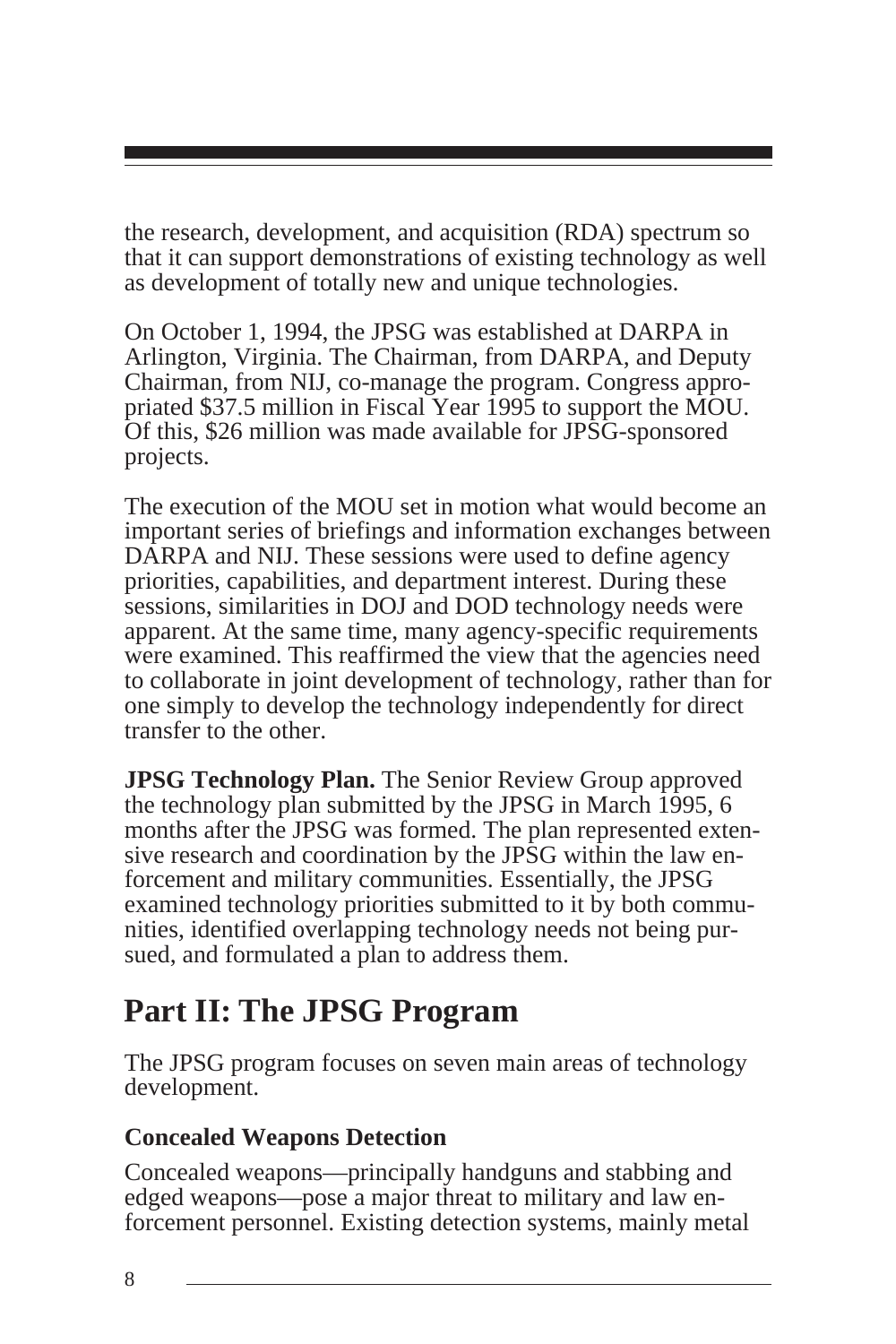detectors, have limited ranges and high false-alarm rates; they are also obtrusive and thus easily circumvented. Further, lowmetal-content handguns and non-metallic stabbing and cutting weapons make effective detection challenging.

**NIJ Program.** Recognizing this problem, NIJ initiated a program in January 1995 to develop better ways to detect concealed weapons. This program is pursuing three technology development approaches: (1) passive millimeter wave (MMW) sensor, (2) active low-frequency magnetic sensor, and (3) magnetometer. Underscoring the importance of this problem, the JPSG has undertaken a program that complements this NIJ effort and that is closely coordinated with it.

**The JPSG Program.** The JPSG intends to develop safe, affordable and, inasmuch as possible, inconspicuous systems that can detect from more than 30 feet away weapons with little or no metal content as well as those made of metal. Initial efforts are focusing on developing stationary devices, much like the metal detectors found in airports. Such devices might be used to protect courts and, in today's environment, even schools. Development of smaller, handheld versions will also be explored.

In June 1995 the JPSG selected four approaches for development, based on the recommendations of a board of military and law enforcement users and technical experts. These technology approaches consisted of the following: (1) an x-ray sensor, (2) a sensor system combining passive MMW and infrared (IR) cameras, (3) a sensor system combining ultrasound and radar sensors, and (4) a low-frequency magnetic sensor. The ultrasound portion of the ultrasound-radar technology approach may lend itself to being carried by a soldier or police officer in a unit much the same size as a bullhorn.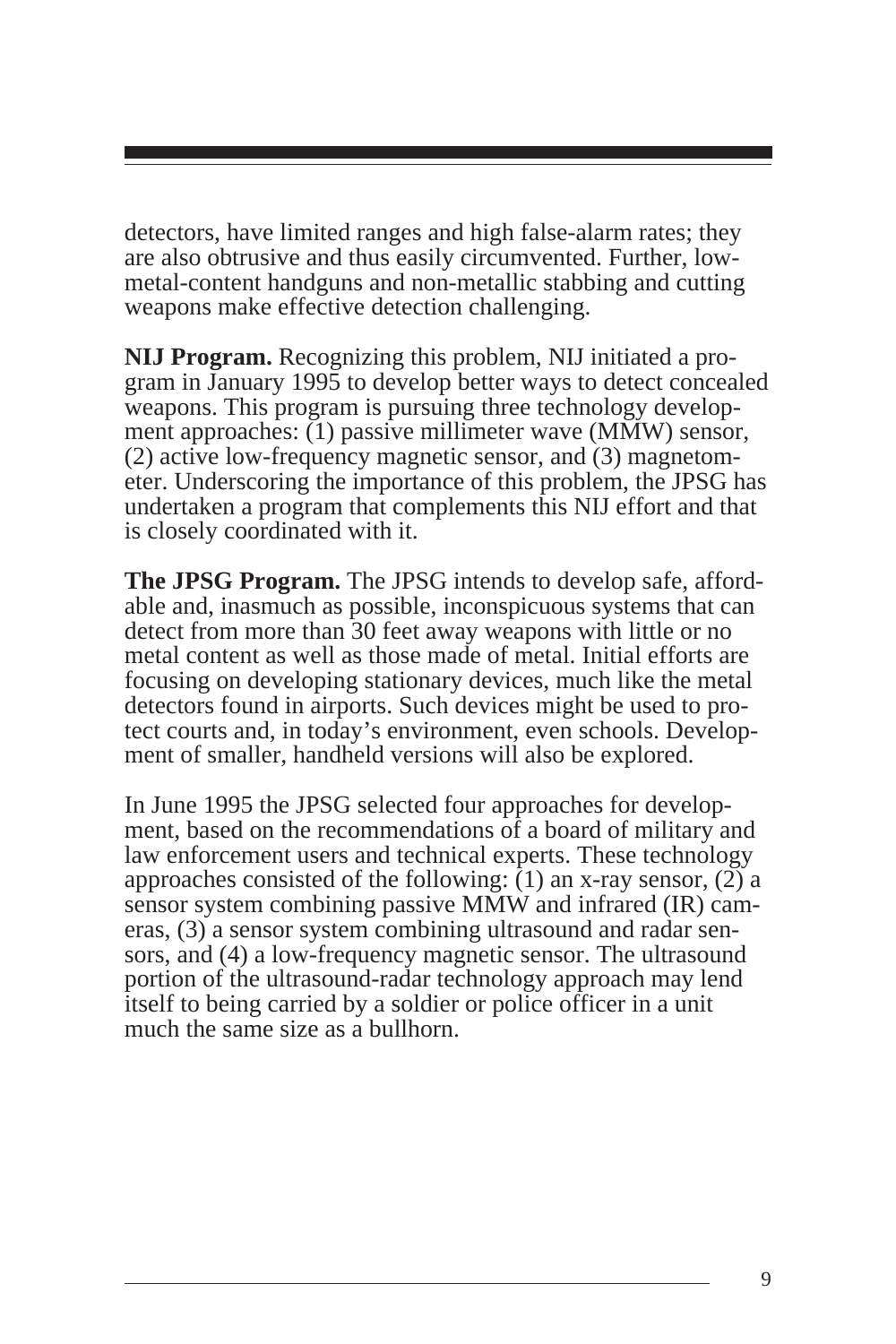All of these technologies produce images. Figure 1 shows a person with a 22 caliber "Saturday night special" (see arrow) concealed under his clothes. The photograph was taken using one of the technologies that employs low level x-rays. The radiation exposure needed to make this picture is equivalent to spending approximately 5 minutes in the sun. Figure 2 was taken with an MMW camera. It shows a person with two automatic pistols concealed under his clothing—one metal and one



*Figure 1*

ceramic (see arrows). Figure 3 was taken with an IR camera. Again, it shows a person with a concealed automatic pistol (see arrow).

The x-ray picture was taken with a system that will be demonstrated in two corrections facilities over a 6-month period. The first facility had a system installed in May 1996. A suitable location for the second system is being sought.



Component-level demonstrations of the other technologies were completed by December 1996. The results of these demonstrations are being evaluated. Additional funds will be sought to further develop successful technologies.

The JPSG program manager runs both NIJ and JPSG programs. He is supported by the NIJ National Law Enforcement and Corrections Technology Center (NLECTC)–Northeast, which acts as his technical agent for both efforts, providing *Figure 2* staff and technical support. The NIJ and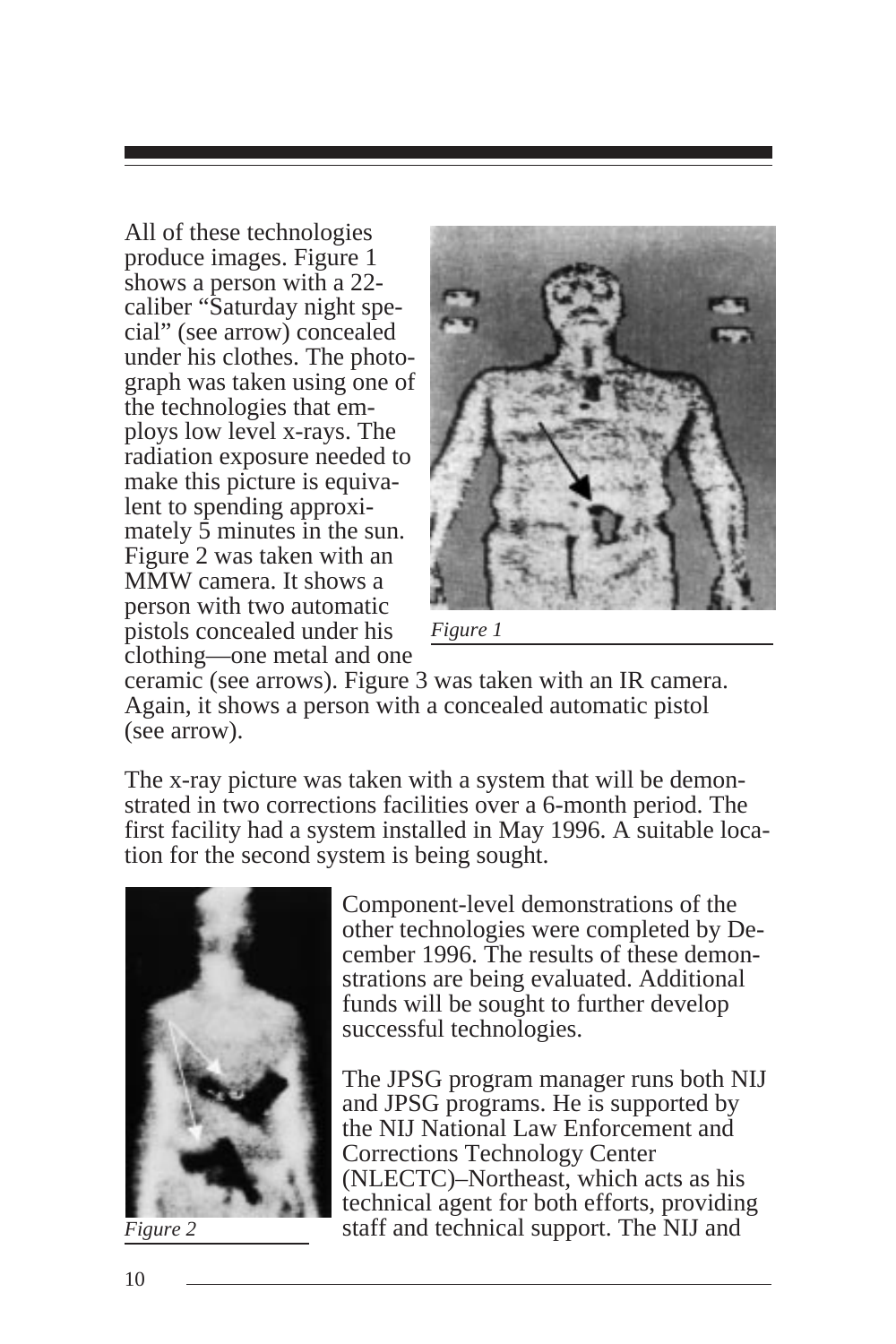JPSG program efforts complement each other in that they are looking at different approaches to this challenging problem.

#### **Limited Effects Technology (LET)**

Today military rules of engagement, legal constraints, and policy, which are driven by considerations of the potential for injury to bystanders and unintended damage to property, may restrict the use of force. Both civilian law enforcement agencies and the military need more options for stopping fleeing suspects and for handling and containing crowds. The JPSG is sponsoring a number of efforts in this area. A key consideration in each of these efforts is that the technology be legally and socially acceptable.



*Figure 3*

**Stopping Fleeing Individuals.** To stop individuals, the JPSG is sponsoring development of a ballistic device—a gas-launched, wireless, electric stun projectile with a self-contained power supply. The projectile adheres to clothing and imparts a strong electric shock. A successful demonstration of a prototype was demonstrated in August 1996.

The JPSG is also sponsoring development of eyesafe laser dazzler devices to disorient individuals; a vehicular laser surveillance and dazzler system was demonstrated in June 1996.

Law enforcement and military personnel need less lethal, faster acting pyrotechnic devices such as flash-bang grenades, smoke grenades, and so on. The JPSG is funding a program to develop such devices.

**Crowd Control.** Both law enforcement and military representatives advising the JPSG have agreed that using sound to control crowds shows promise but that the precise effects of such a technology have not been well documented. As a result, the JPSG is sponsoring a study to determine these effects.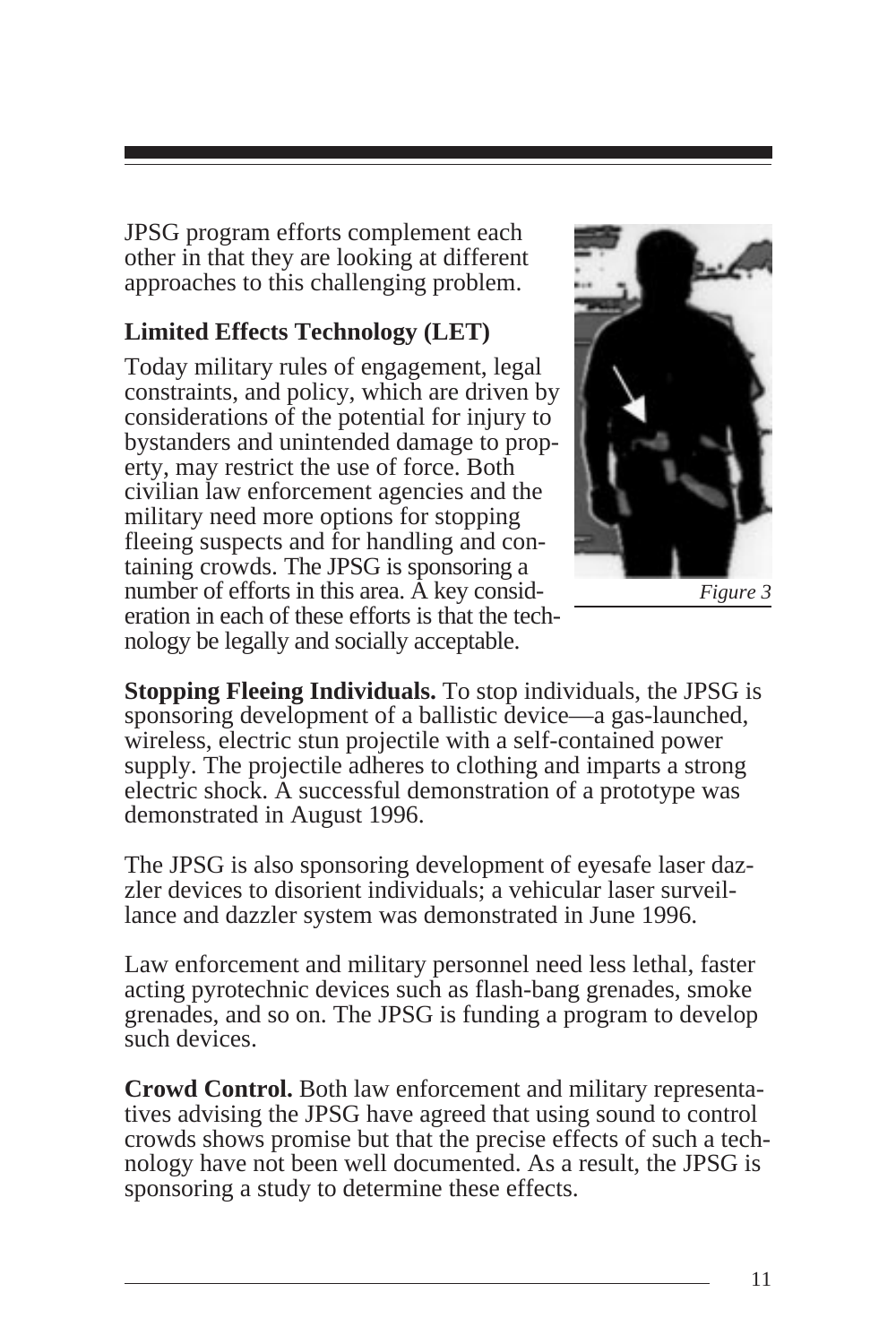Further development and funding may be sought in the area of LET after current projects are completed in December 1997 and the results are evaluated.

#### **New Body Armor**

The performance of the jointly developed, concealable body armor, discussed earlier in this report, was much better than anticipated. The design goal was that the vest areas covered by inserts would stop bullets from a Russian AK-47 assault rifle at a range of 328 yards. In testing, the armor stopped



*Figure 4*

these bullets at around 190 yards. The insert areas of this vest should offer protection from "cop killer" bullets, as well. The size and position of the inserts were chosen to minimize the likelihood that its wearer would be killed instantly, while still allowing the armor to be inconspicuous and "wearable." Figure 4 shows a body armor prototype worn by a soldier at the U.S. Army Natick Research, Development, and Engineering Center, both with and without his uniform blouse.

In addition to developing concealable body armor, the JPSG is developing improved outergarment body armor. The JPSG program has demonstrated ceramic inserts as alternatives to those currently used in the military's Ranger Body Armor, with a resulting weight savings of around 30 percent. The JPSG is also supporting the use of new materials in the development of an entirely new outergarment body armor that offers protection from a 30–06 armor-piercing bullet, at about a 40-percent weight savings over current body armor offering a similar level of protection.

Another challenge being undertaken is development of a helmet weighing less than 5 pounds that stops handgun bullets and offers limited protection from rifle fire. The current Kevlar<sup>TM</sup> helmet, issued to the military and used by police SWAT teams, is not designed to offer handgun or rifle protection. The proposed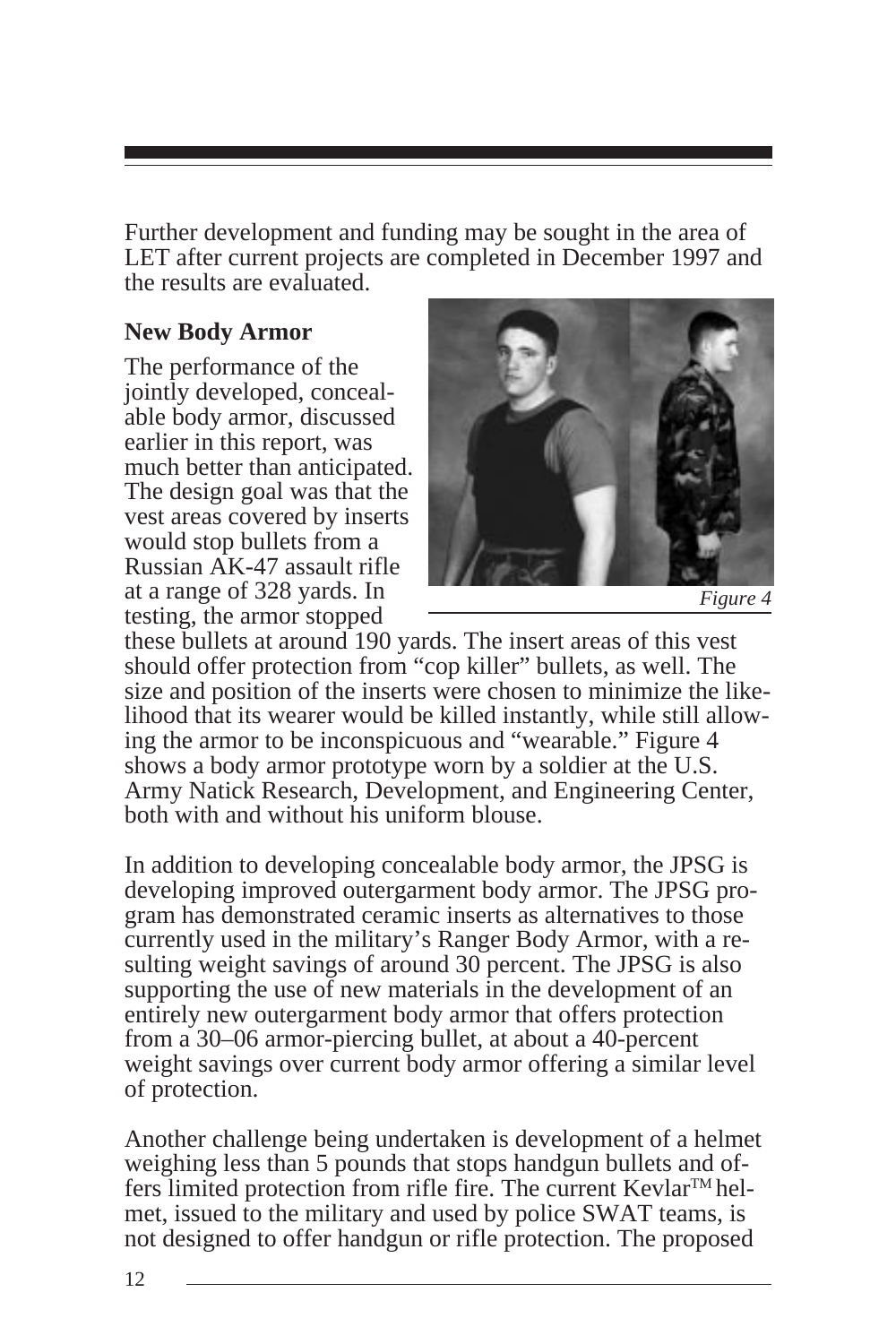helmet will consist of a titanium shell with a Kevlar<sup>™</sup> variant liner. Figure 5 shows both the liner and the shell of a prototype of this helmet. (The shell does not conform totally to the liner because excess material resulting from its manu-



facture has not yet been trimmed.)

The new inserts for the Ranger Body Armor that the JPSG developed are being evaluated for the U.S. Special Operations Command. Concealable armor is of great interest to law enforcement. The U.S. Secret Service has placed an order, and the FBI is evaluating prototypes. Eleven prototypes were ordered by the U.S. Army for use in Bosnia. The helmets and outergarment body armor may be found useful for hostage rescue work and SWAT teams in general.

#### **Medical Technologies**

The JPSG is sponsoring a limited demonstration of the application of telemedicine to the provision of medical services to remote locations. Telemedicine is the practice of health care delivery, diagnosis, consultation, and treatment using interactive video, audio, and data communications. While telemedicine technology is fairly mature, its deployment and utilization are still low.

This demonstration is being conducted in Federal penitentiaries; the technology can help them better fulfill the responsibility for providing full-time, comprehensive medical care to prisoners. In many places it is difficult to find specialists or those willing to treat prisoners either inside or outside prison walls. Telemedicine affords an excellent opportunity to extend the range of health care inside prisons and jails while avoiding costly and potentially dangerous trips to local hospitals.

DOD requires the same kind of access to medical information from remote areas, both in war and in operations other than war,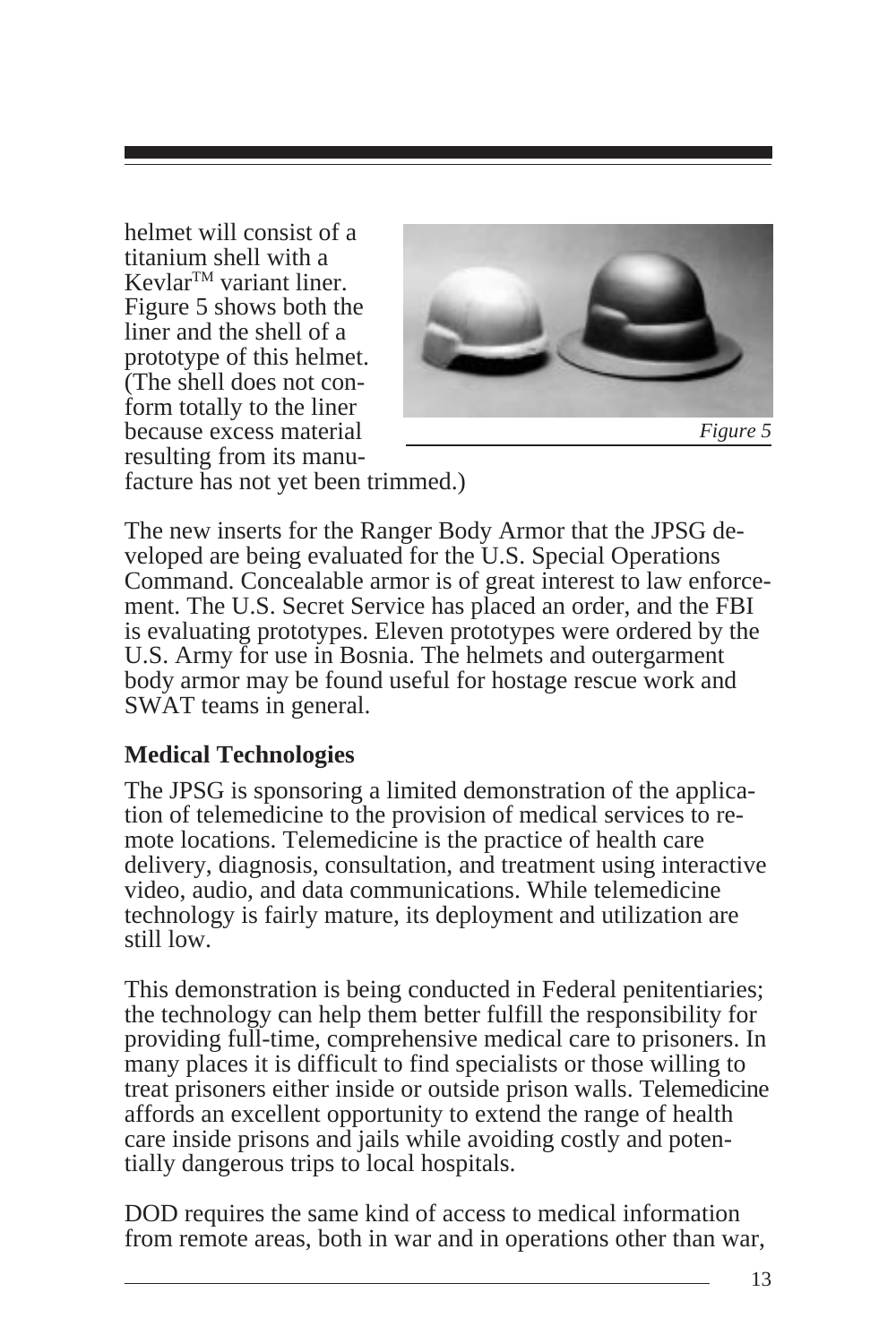such as providing humanitarian relief in Rwanda, giving disaster assistance to the victims of Hurricane Andrew, or detaining large groups of foreign nationals. This telemedicine capability can provide medical care to deployed personnel and, as the mission dictates, to the local populace, detainees, and others.

The JPSG, in collaboration with the U.S. Bureau of Prisons, DOD, and the U.S. Department of Veterans Affairs, operates telemedicine suites in the Federal penitentiaries at Lewisburg, Pennsylvania, and Allenwood, Pennsylvania, the Bureau of Prisons' Federal Medical Center at Lexington, Kentucky, and the Veterans Health Administration Medical Center in Lexington, Kentucky (see figure 6). There is also the potential for DOD to adopt this technology to small or remote installations and disaster relief missions.



*Figure 6*

#### **Information Sharing During Crises**

Both the law enforcement and military communities respond to crises. However, the effectiveness of their response is often limited by the inability of the participants to easily and securely communicate and share information. The JPSG is addressing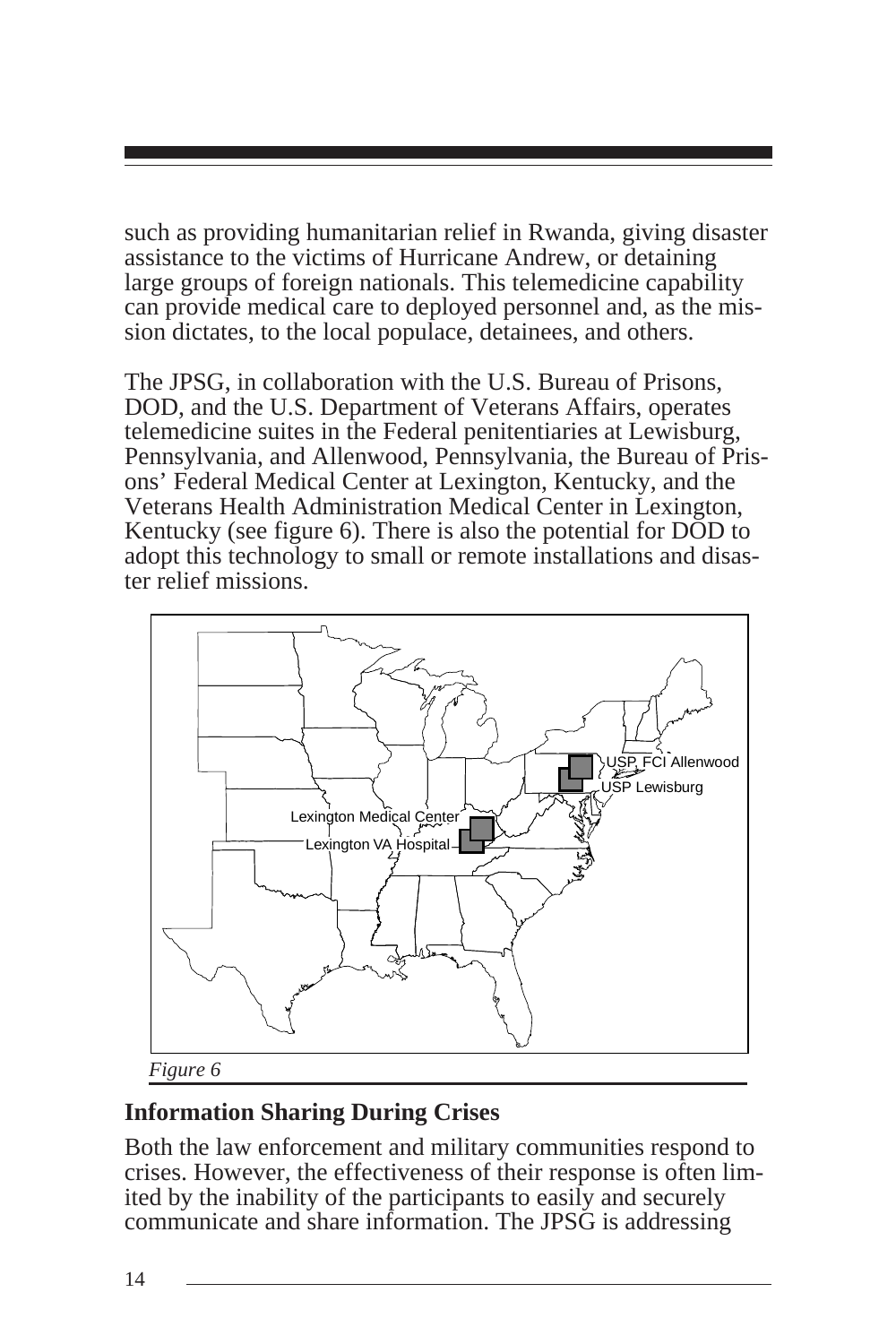this problem by taking advantage of advances in civilian- and government-sponsored information and communications technologies. The JPSG plans to demonstrate an interagency crisis management system that provides the capability to readily and securely communicate and share information among agencies. Using the existing commercial communications infrastructure (i.e., the World Wide Web and cellular communications) and communications security technology developed under the sponsorship of the National Security Agency (NSA), this information management system should demonstrate the following:

- A crisis management center providing real-time situation awareness of the location of deployed forces, crowd locations and densities, threat areas, and potential locations of probable suspects. The system includes the capability to transmit images.
- Access to and sharing of relevant information through computer systems with "firewalls" to assure the required level of privacy and security. Access will be based on the recipient's information needs, authorized level of access, and parent organization.
- Automatic update of significant events to deployed personnel as well as decisionmakers.

Data exchange and retrieval will be accomplished through the Information Support for Law Enforcement (ISLE) integrating architecture. The NSA-sponsored FORTEZZA encryption device will be employed to provide privacy and authentication. The telecommunications portions of this system will be provided by leveraging the DARPA Global Mobile (GloMo) Communications Program.

Demonstrations of a crisis management testbed, involving law enforcement and military agencies, were completed in October 1996. NIJ's National Law Enforcement and Corrections Technology Center–Rocky Mountain is supporting this effort by conducting a study to determine the interoperability requirements of law enforcement agencies involved in crisis management.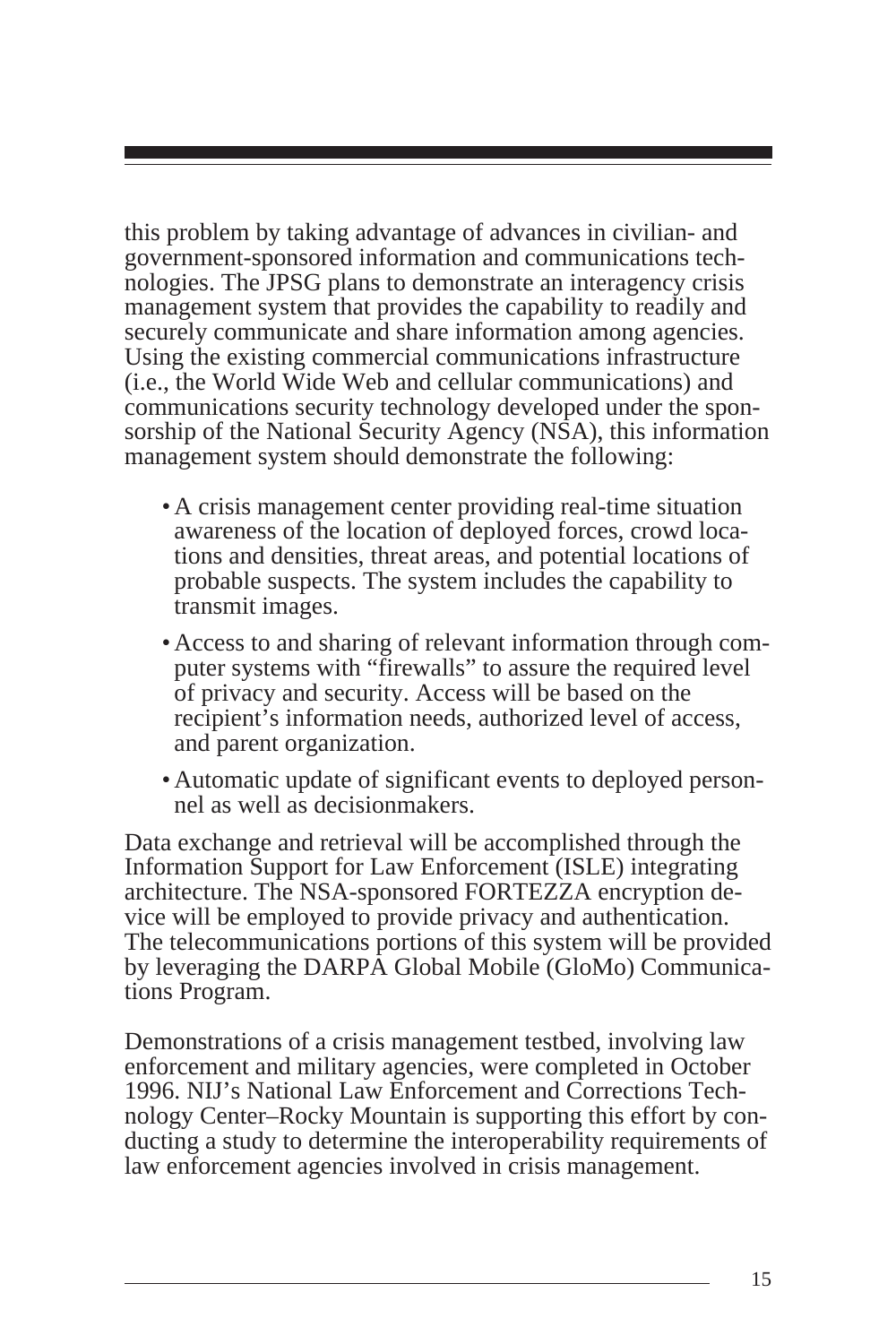#### **Locating Sniper Fire**

Locating and neutralizing snipers is a need of both the military and law enforcement communities. Unfortunately, the main means used today for gunfire detection—the human ear and eye—are highly inaccurate. The JPSG intends to develop and demonstrate an affordable sniper detection system that can detect and locate a sniper to within a 10-foot by 10-foot area, in urban as well as rural environments, and at ranges greater than half a mile.

Locating a sniper in urban environments is challenging because manmade structures cause echoes, complicating detection by acoustic means, and hide visual cues such as muzzle flashes. Another major technical challenge is motion compensation for sniper detection systems that are mounted on moving vehicles or worn by soldiers or police officers. Although mobile systems are more technically challenging, they offer inherently greater flexibility than fixed-site systems.



This sniper detection effort focuses on developing systems that can be (1) carried by and put in place by hand,  $(2)$  worn, and (3) mounted on vehicles. Technologies being explored employ acoustic, IR, integrated IR-acoustic, and integrated IR-

laser sensors. Figure 7 shows portable acoustic systems that were demonstrated at the Camp Pendleton, California, test site in May 1996. Six prototypes of the best performing acoustic systems from the Camp Pendleton demonstration will be fabricated and provided to the military, potentially for use in ongoing operations such as those in Bosnia.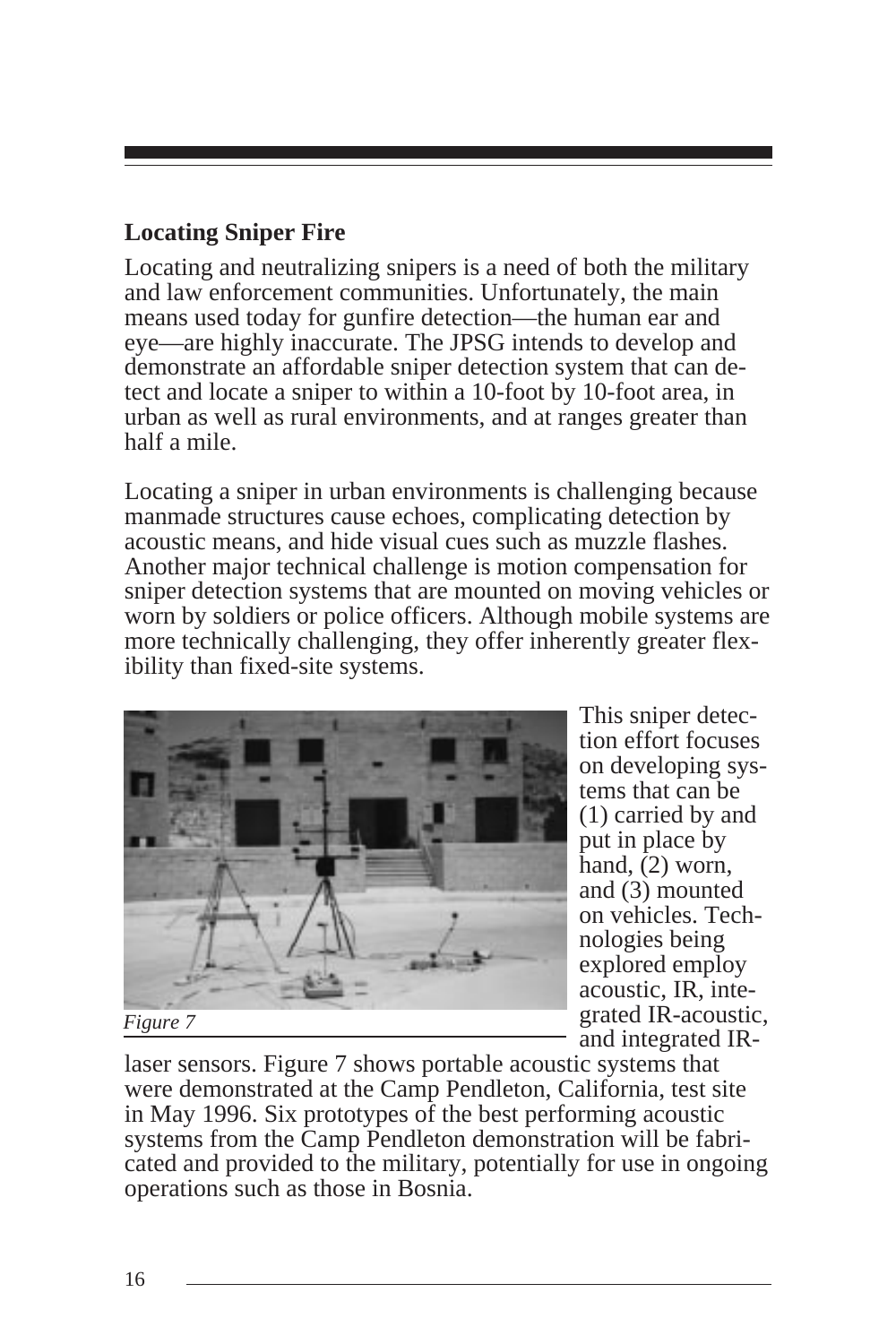In October 1996 a portable, integrated IR-acoustic system was demonstrated at Camp Pendleton. This will be followed in April 1997 by an integrated IR-laser system demonstration also at Camp Pendleton. The integrated IR-laser system tracks a bullet in flight based on the heat caused by friction as the bullet passes through the air. The bullet's track is then used to determine its three-dimensional trajectory. Based on this information, the system can determine the exact location of the sniper. This system will effectively locate snipers even when they employ advanced tactics and special devices such as silencers and flash suppressors to conceal their location.

Demonstrations of sniper detection systems that are worn are scheduled to be completed by the summer of 1997.

#### **Locating and Tagging Individuals and Property**

Locating, identifying, and monitoring the movement of individuals, vehicles, and containers are important law enforcement and military functions. However, the technologies currently available to perform these functions do not work as well as they should. With better technologies, emergency medical care might be delivered faster, movement of contraband tracked more accurately, and stolen property located more precisely.

The JPSG program will demonstrate these locating and tagging technologies, relying heavily on ongoing related DARPA efforts in electronics miniaturization and packaging, especially of navigation technologies such as Global Positioning Systems, and in reduction of power consumption. The two major efforts in the program are Soldier 911 and tagging.

**Soldier 911.** This technology provides the capability to locate, identify, and track the movement of individuals and vehicles by using a device about the size of a brick. The device can be handheld, attached to the harness system that a soldier uses to carry his other equipment, or mounted in a vehicle or aircraft. Figure 8 shows a *Figure 8* 

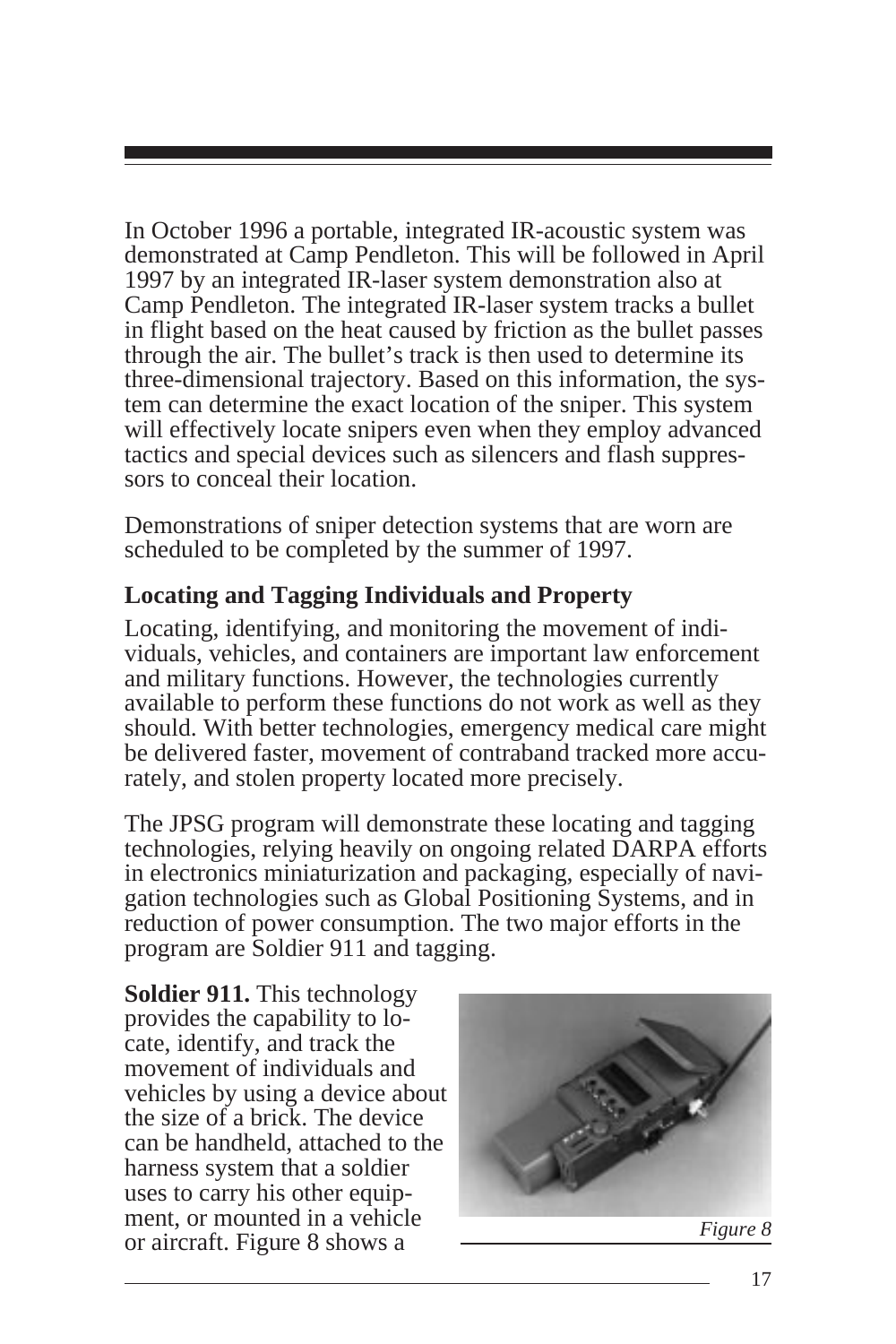Soldier 911 unit. Soldier 911 can be programmed to provide an early warning signal to individuals, vehicles, and aircraft when approaching a dangerous area. It also has the ability to emit a distress or "911" call—hence the name "Soldier 911." When an individual with a Soldier 911 system gets in trouble, he can call for help by simply pressing a button. The resulting distress call automatically provides the coordinates of the location of the signal's origin to the station receiving the call.

Soldier 911 could also be called Law Enforcement Officer 911. The JPSG sponsors portions of this ongoing DARPA program because of its obvious value to law enforcement, particularly in operations at or near the U.S. borders or in other remote locations.

Soldier 911 is being demonstrated with U.S. forces in the former Yugoslav Republic of Macedonia and in the Republic of Korea.

**Tagging.** The second JPSG effort in this technology area is a 12-month effort to develop and demonstrate a family of miniature, low-cost, wireless, modular devices that can locate, identify, and monitor the movement of selected individuals and other mobile objects.

#### **Other Efforts**

In addition to the seven groups of technologies described above, the JPSG is also sponsoring studies in the following four areas: interactive simulation and training, perimeter security, small mobile sensors, and detection of explosives. These efforts are studies, rather than programs, because while there is a consensus that work needs to be done in these areas, sufficient information was not available to develop a coherent, structured program.

The objective of each of these studies is to better define the problem and, if warranted, to enable an appropriate program to be developed. Additionally, these studies will in themselves provide useful products. The perimeter security study, for example, will produce for security managers a single source document that lists available intrusion warning systems and devices and their capabilities and limitations.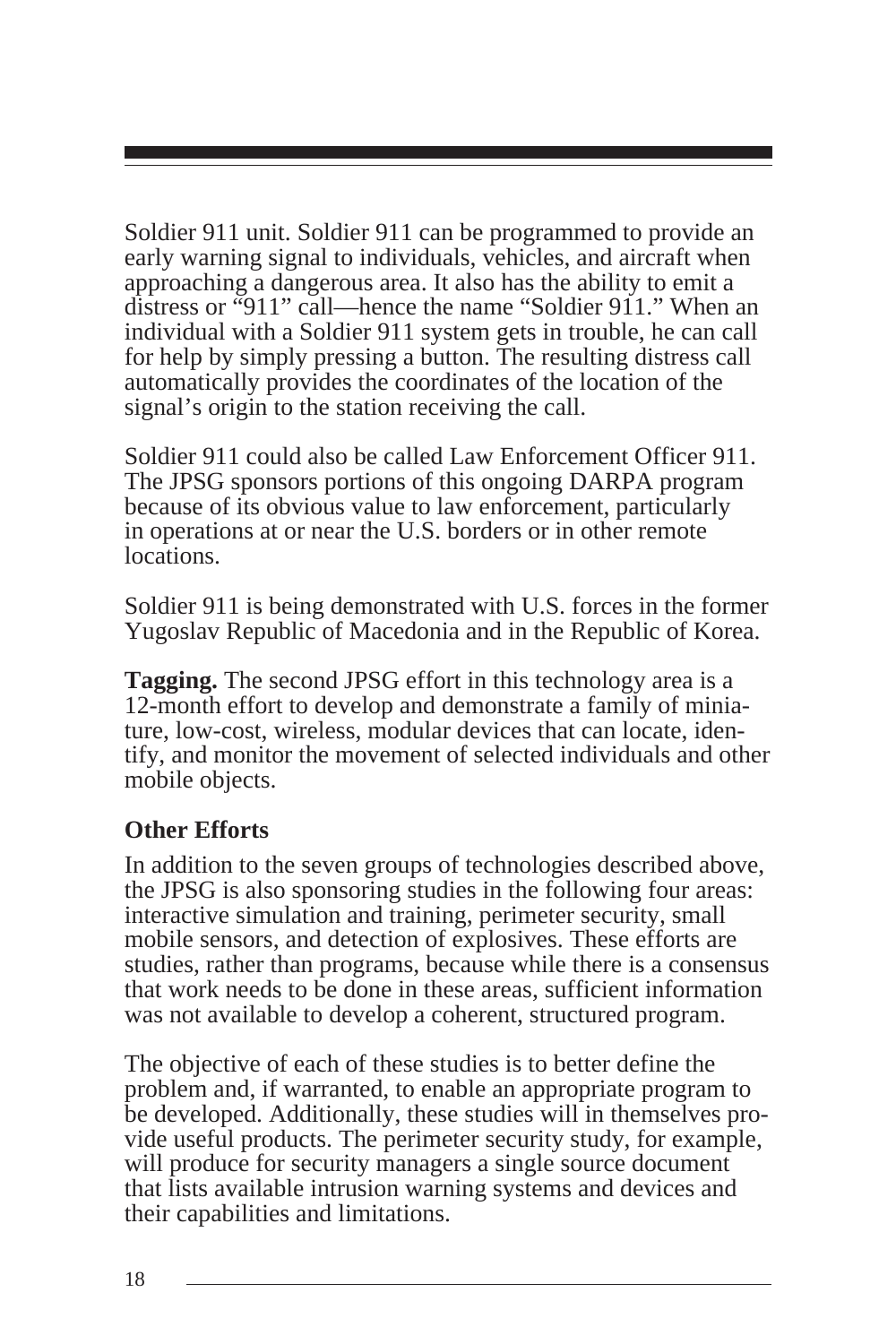### **Part III: Program Benefits**

The JPSG program has proved a remarkable success. In less than 2 years it has already produced a number of technology prototypes:

- A Soldier 911 system.
- An alternative ballistic insert for the Ranger Body Armor System.
- A concealable body armor.
- A laser surveillance and dazzler system.
- A concealed weapons detection system.
- A telemedicine suite tailored for application in a corrections environment.
- Fixed site and portable sniper detection systems.

From DOJ's perspective, the joint technology partnership has opened doors to new technologies. DOD has gained a greater access to the law enforcement community and an understanding of its needs. New avenues to move technologies to and from private industry have also been opened to both partners. Ultimately, the future of this partnership will depend on the value and importance of the technologies that the JPSG produces.

With the initial technology plan well established, the JPSG has begun to develop a new plan that builds on the old. Among the new technology areas being considered are vehicle stopping; noninvasive drug detection; punctureproof and flexible, nonpermeable gloves and puncture- and cut-resistant personnel armor; explosives detection; and simulation for training, planning, and analysis.

Inquiries for more information or submissions of concepts for consideration by the JPSG may be sent to jpsg@snap.org on the Internet or to:

Defense Advanced Research Projects Agency Attn: Dr. David Fields 3701 N. Fairfax Drive Arlington, VA 22203–1714